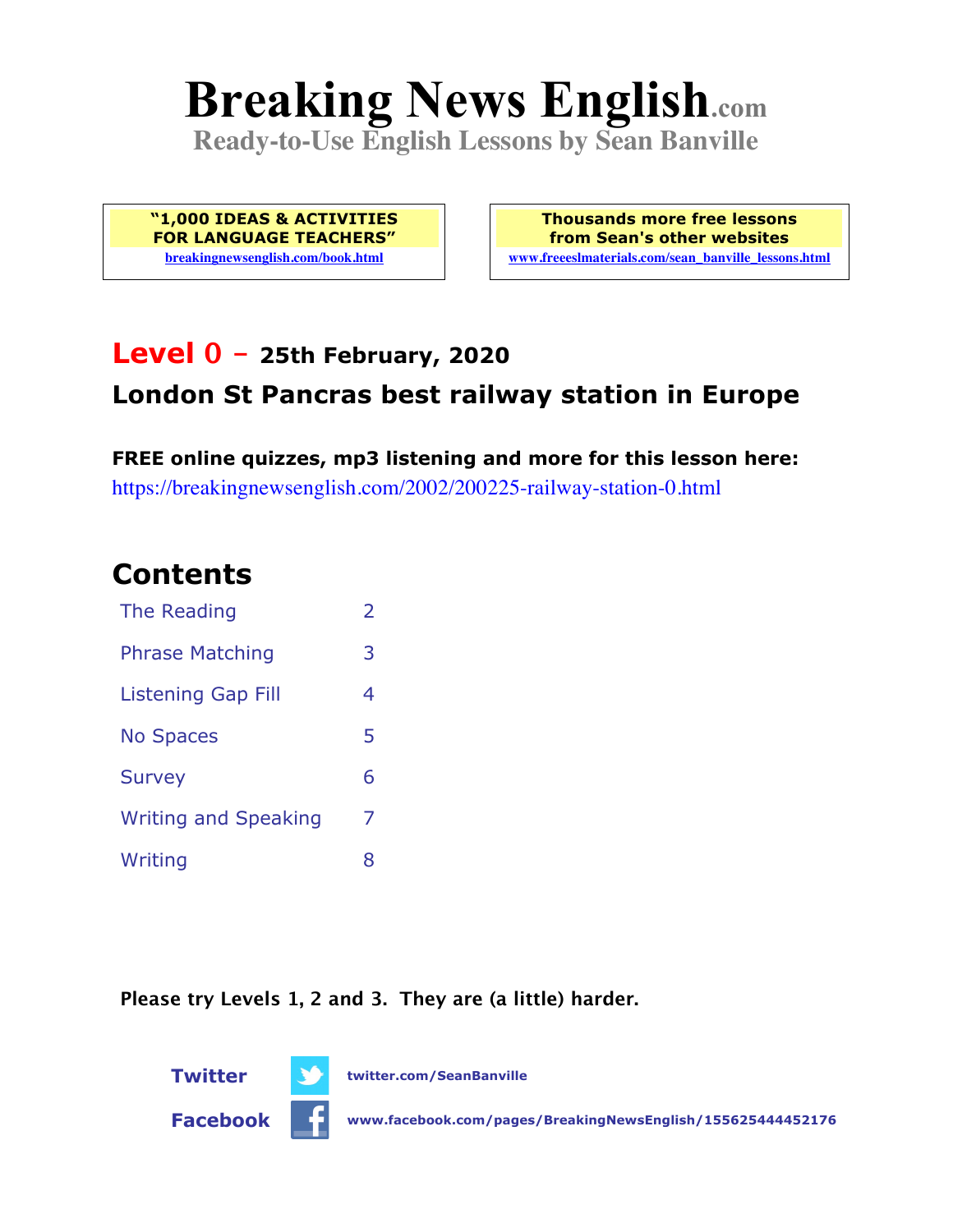# **THE READING**

From https://breakingnewsenglish.com/2002/200225-railway-station-0.html

London St Pancras is the best railway station in Europe. It has Eurostar trains that go to France, Belgium and Holland. In a survey, passengers answered questions about cleanliness, connectivity, friendliness of staff and platforms. There was also a question about how often staff went on strike. St Pancras is the only UK station in the top ten. Zurich Central and Leipzig Central were second and third. Five of the top ten stations were in Germany. Passengers said St Pancras was beautiful. It was built in a gothic style and opened in 1868. It looks like it is "from another world". It has a good mix of shops and restaurants.

Sources: https://www.**cityam.com**/london-st-pancras-tops-list-of-europes-best-train-stations/ https://www.**dailymail.co.uk**/travel/travel\_news/article-8024183/The-best-railway-stations-Europe-named-Londons-St-Pancras-International-No1.html https://www.**independent.co.uk**/travel/news-and-advice/europe-best-train-stations-st-pancraslondon-uk-germany-railway-a9344696.html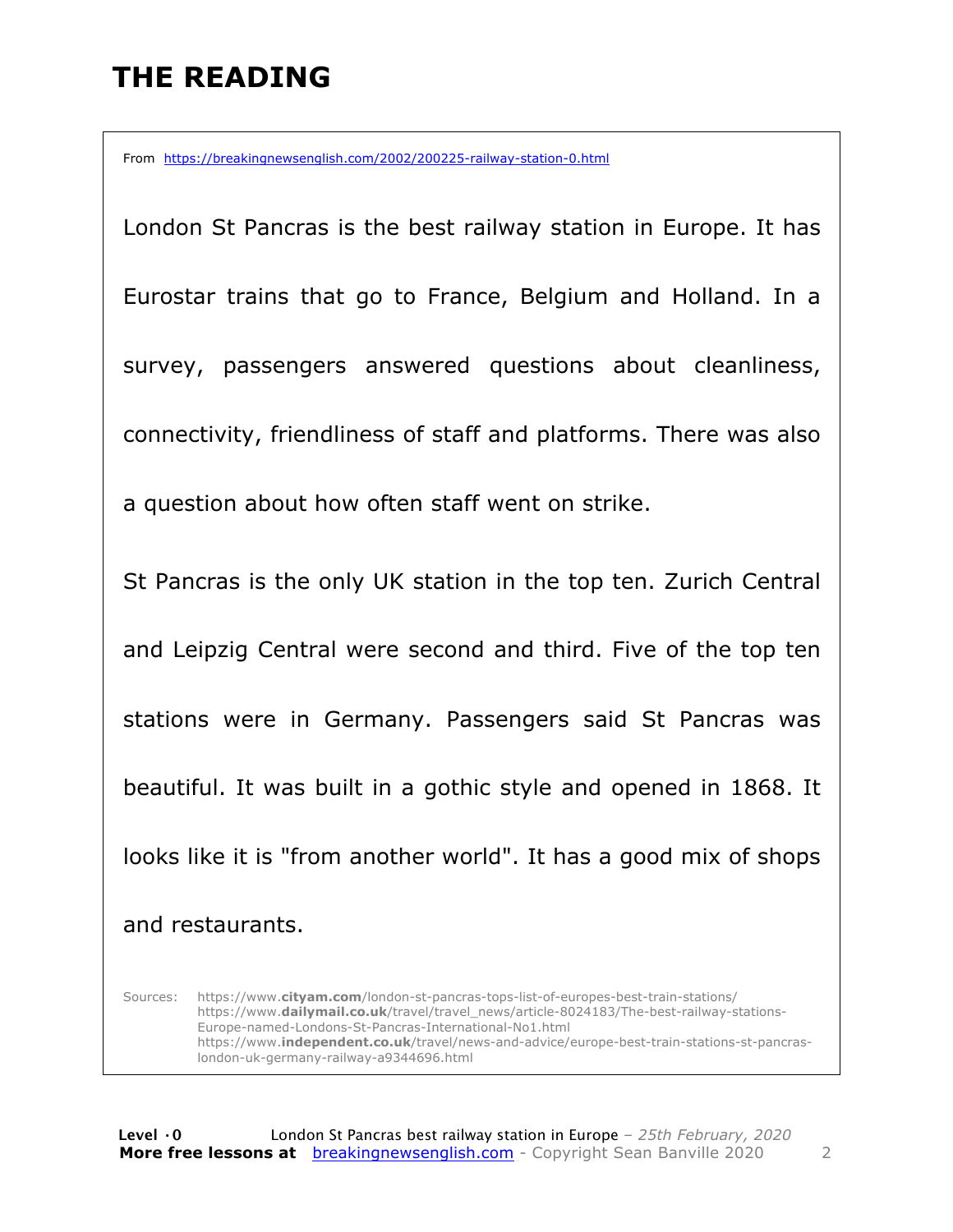# **PHRASE MATCHING**

From https://breakingnewsenglish.com/2002/200225-railway-station-0.html

#### **PARAGRAPH ONE:**

|       | 1. the best railway station | a. France            |
|-------|-----------------------------|----------------------|
|       | 2. It has Eurostar          | b. about cleanliness |
|       | 3. go to                    | c. strike            |
| 4. In |                             | d. trains            |
|       | 5. answered questions       | e. often             |
|       | 6. friendliness             | f. a survey          |
|       | 7. a question about how     | g. of staff          |
|       | 8. staff went on            | h. in Europe         |

#### **PARAGRAPH TWO:**

|    | 1. St Pancras is the          |              | a. and restaurants |
|----|-------------------------------|--------------|--------------------|
|    | 2. in the top                 | b.           | stations           |
|    | 3. second and                 | $C_{\rm{f}}$ | was beautiful      |
|    | 4. Five of the top ten        |              | d. only UK station |
|    | 5. Passengers said St Pancras |              | e. another world   |
|    | 6. It was built in a          | f.           | ten                |
|    | 7. It looks like it is from   | g.           | gothic style       |
| 8. | a good mix of shops           | h.           | third              |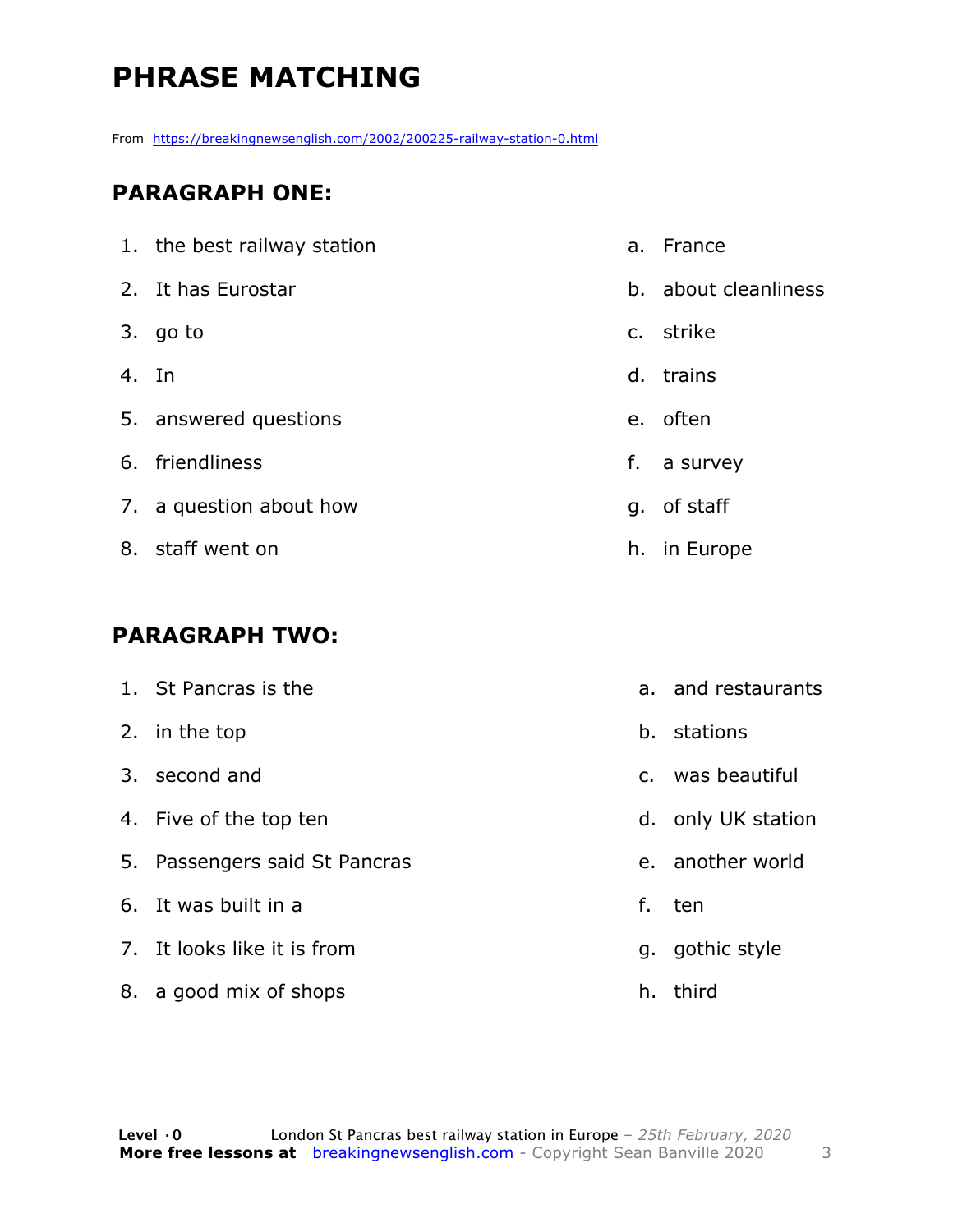# **LISTEN AND FILL IN THE GAPS**

From https://breakingnewsenglish.com/2002/200225-railway-station-0.html

| London St Pancras is (1) _________________________________ station in Europe.    |  |
|----------------------------------------------------------------------------------|--|
| It has Eurostar (2) ___________________________ to France, Belgium and           |  |
|                                                                                  |  |
| questions about cleanliness, connectivity, (4) _________________________________ |  |
|                                                                                  |  |
|                                                                                  |  |
|                                                                                  |  |
|                                                                                  |  |
| Were (9) __________________________. Five of the top ten stations were           |  |
| in Germany. Passengers said St Pancras was beautiful. It was                     |  |
|                                                                                  |  |
|                                                                                  |  |
|                                                                                  |  |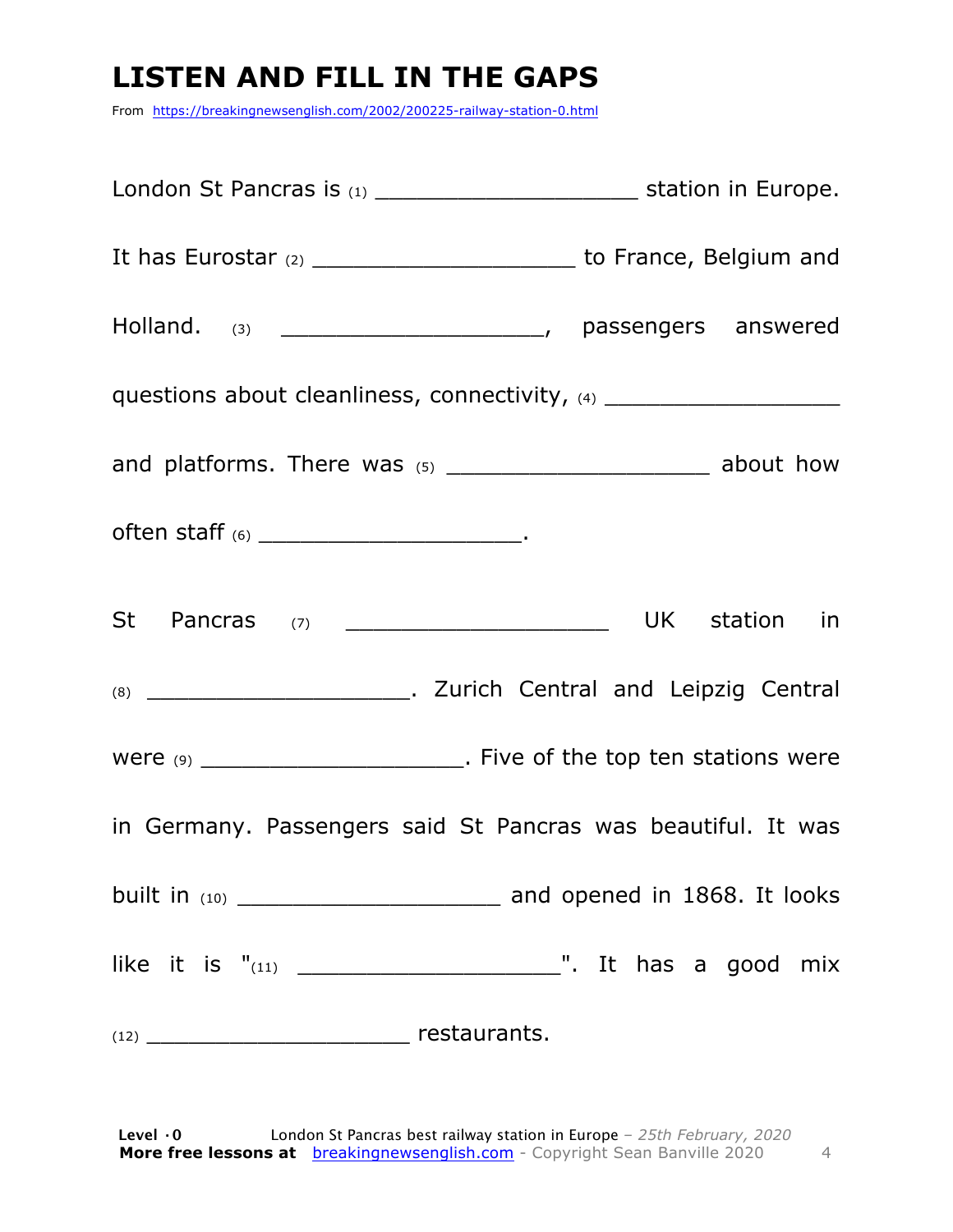# **PUT A SLASH ( / )WHERE THE SPACES ARE**

From https://breakingnewsenglish.com/2002/200225-railway-station-0.html

LondonStPancrasisthebestrailwaystationinEurope.IthasEurostartra

insthatgotoFrance,BelgiumandHolland.Inasurvey,passengersansw

eredquestionsaboutcleanliness,connectivity,friendlinessofstaffand

platforms.Therewasalsoaquestionabouthowoftenstaffwentonstrike.

StPancrasistheonlyUKstationinthetopten.ZurichCentralandLeipzigC

entralweresecondandthird.FiveofthetoptenstationswereinGermany

.PassengerssaidStPancraswasbeautiful.Itwasbuiltinagothicstylean

dopenedin1868.Itlookslikeitis"fromanotherworld".Ithasagoodmixo

fshopsandrestaurants.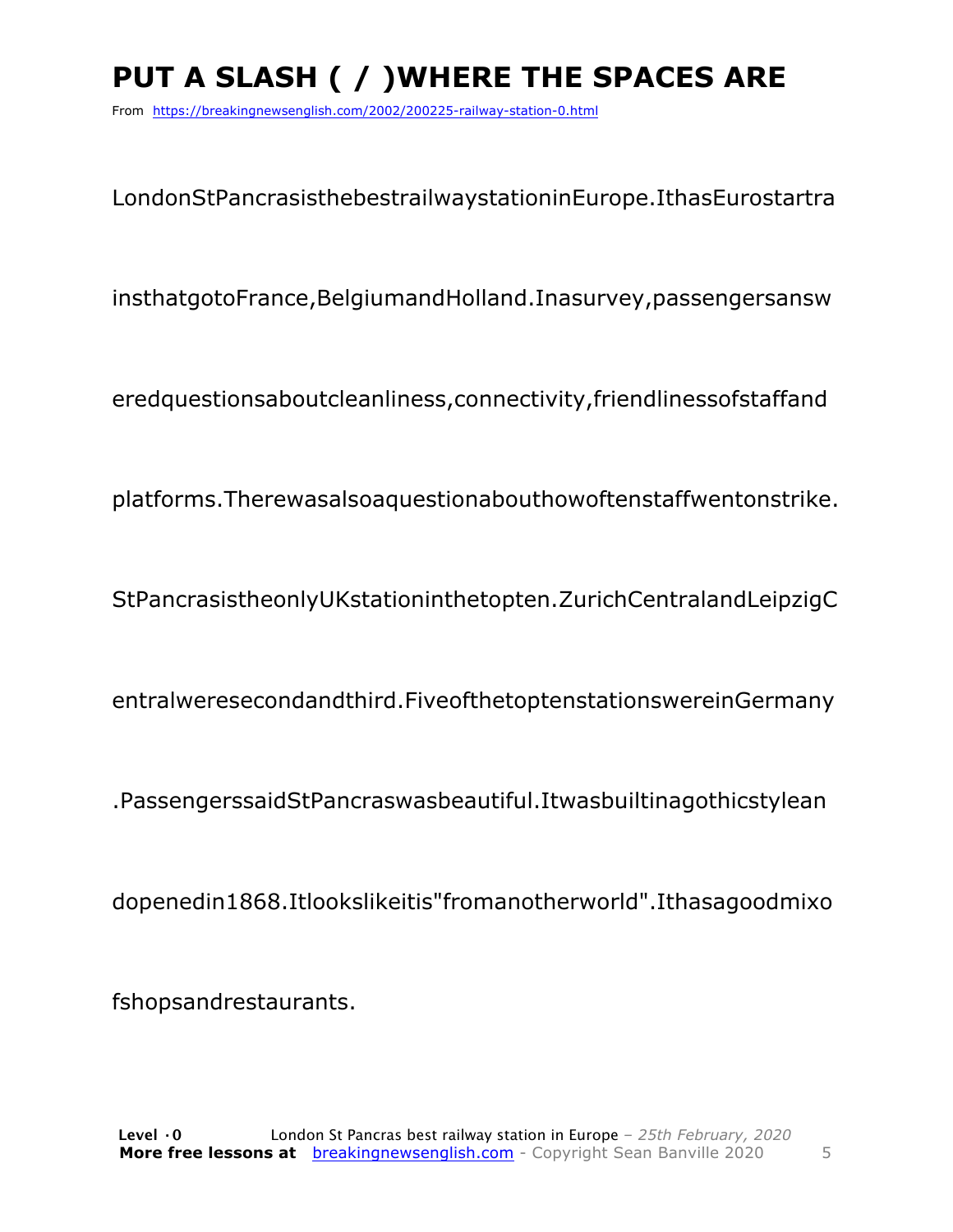# **RAILWAY STATIONS SURVEY**

From https://breakingnewsenglish.com/2002/200225-railway-station-4.html

Write five GOOD questions about Railway stations in the table. Do this in pairs. Each student must write the questions on his / her own paper. When you have finished, interview other students. Write down their answers.

|      | STUDENT 1 | STUDENT 2 | STUDENT 3 |
|------|-----------|-----------|-----------|
| Q.1. |           |           |           |
| Q.2. |           |           |           |
| Q.3. |           |           |           |
| Q.4. |           |           |           |
| Q.5. |           |           |           |

- Now return to your original partner and share and talk about what you found out. Change partners often.
- Make mini-presentations to other groups on your findings.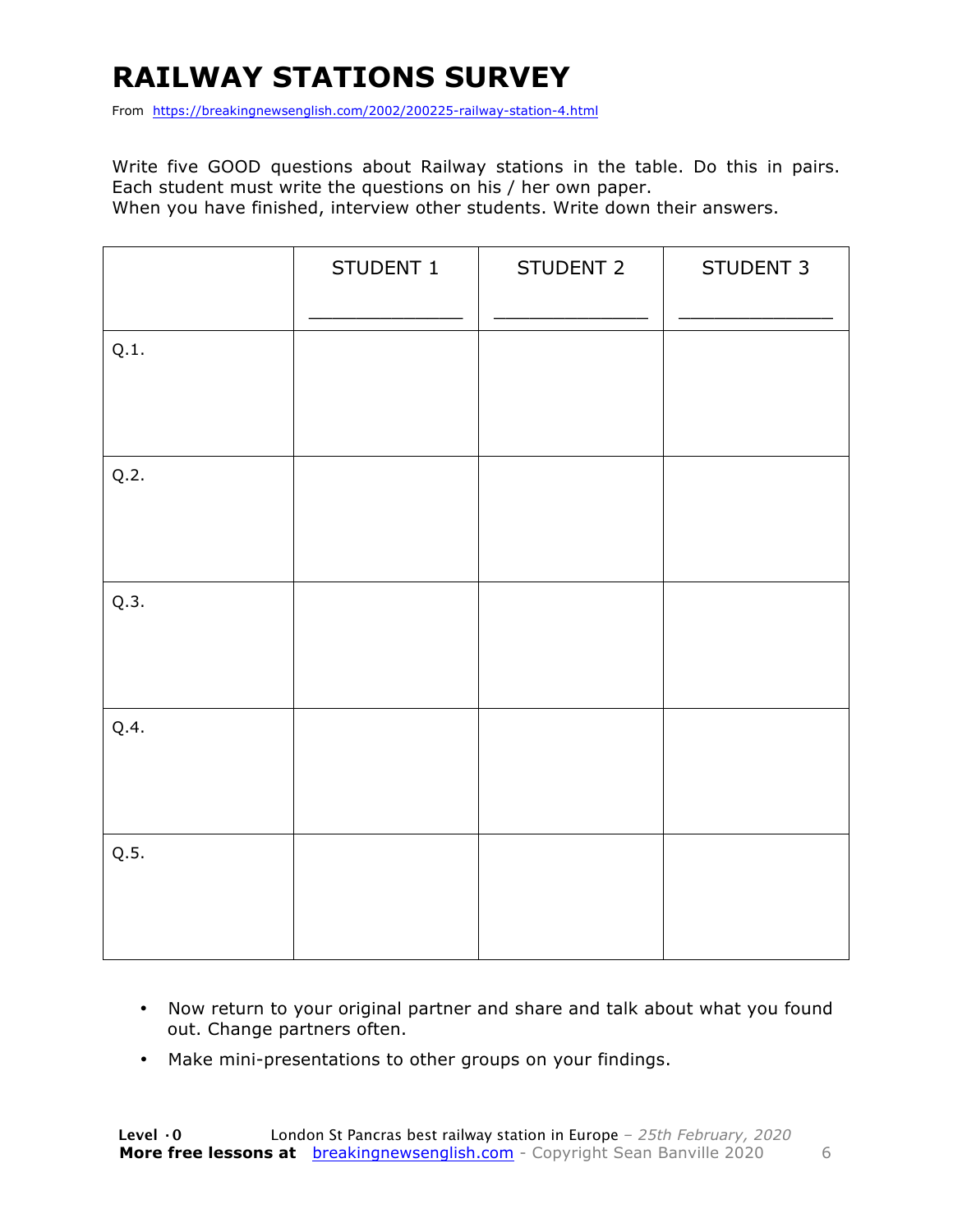#### **WRITE QUESTIONS & ASK YOUR PARTNER(S)**

Student A: Do not show these to your speaking partner(s).

| a) |  |  |
|----|--|--|
| b) |  |  |
| c) |  |  |
| d) |  |  |
| e) |  |  |
| f) |  |  |

*London St Pancras best railway station in Europe – 25th February, 2020* More free lessons at breakingnewsenglish.com

### **WRITE QUESTIONS & ASK YOUR PARTNER(S)**

-----------------------------------------------------------------------------

Student B: Do not show these to your speaking partner(s).

| a) |  |  |
|----|--|--|
| b) |  |  |
| c) |  |  |
| d) |  |  |
| e) |  |  |
| f) |  |  |
|    |  |  |

**Level ·0** London St Pancras best railway station in Europe *– 25th February, 2020* **More free lessons at** breakingnewsenglish.com - Copyright Sean Banville 2020 7